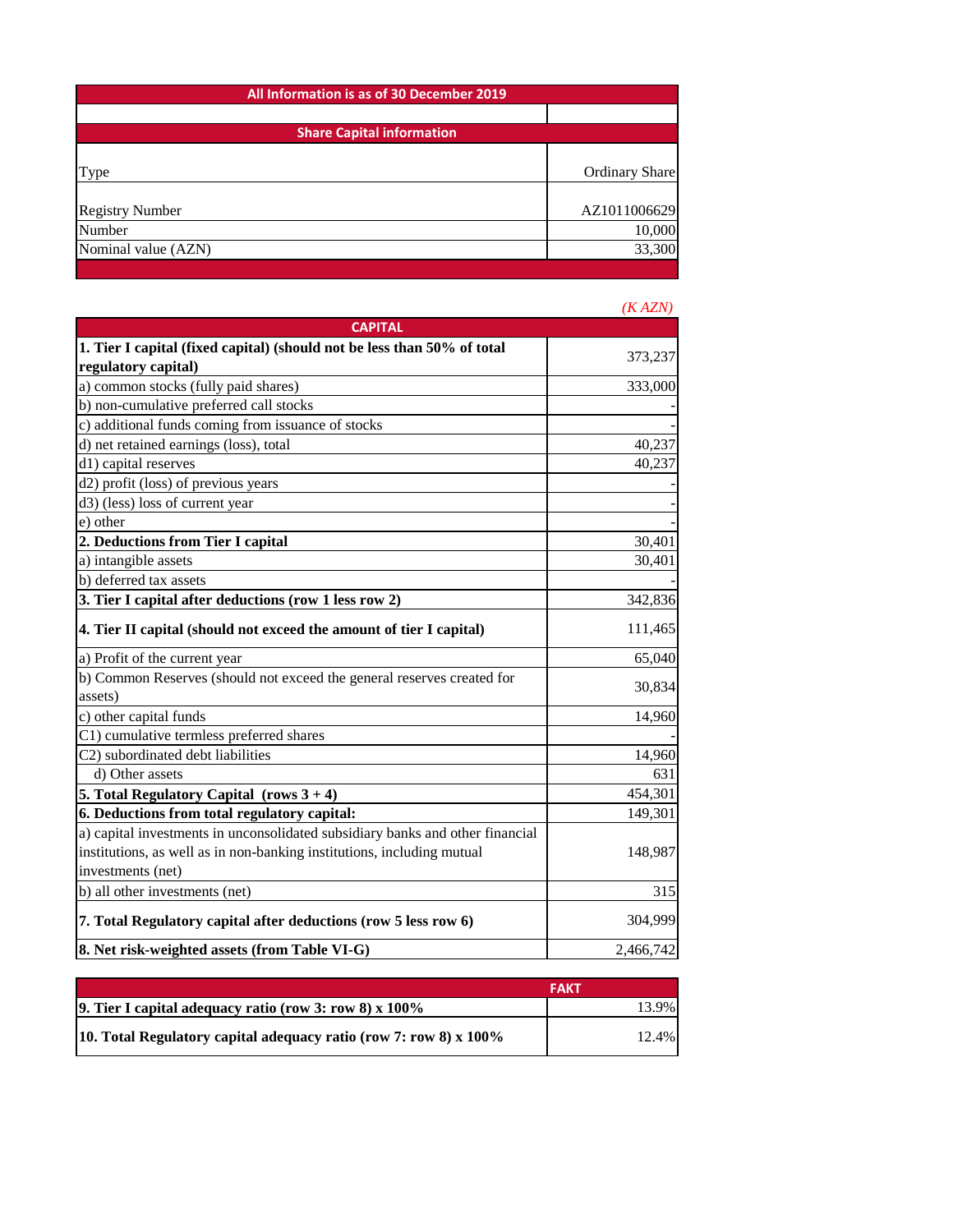| <b>CLASSIFICATION OF RISK-WEIGHTED ASSETS</b>   |         |      |  |  |  |
|-------------------------------------------------|---------|------|--|--|--|
| <b>Credit Portfolio Weight</b><br><b>Amount</b> |         |      |  |  |  |
| Overdue loans                                   | 51,262  | 2.8% |  |  |  |
| Substandard loans                               | 139,163 | 7.7% |  |  |  |
| Unsatisfactory                                  | 121,023 | 6.7% |  |  |  |
| Doubtful                                        | 2,255   | 0.1% |  |  |  |
| Loss                                            | 15,884  | 0.9% |  |  |  |
| <b>Reserves</b>                                 | 64,854  | 3.6% |  |  |  |
| General                                         | 19,461  | 1.1% |  |  |  |
| Specific                                        | 45,393  | 2.5% |  |  |  |

| <b>RELATED PARTY LOANS</b> |                          |                                                  |
|----------------------------|--------------------------|--------------------------------------------------|
| Amount                     |                          | <b>Proportion in Total Regulatory</b><br>capital |
| <b>RELATED PARTY LOANS</b> | $\overline{\phantom{a}}$ | 0.0%                                             |

| <b>TOTAL LARGE LOANS</b>                              |               |
|-------------------------------------------------------|---------------|
|                                                       | <b>Amount</b> |
| Total large loans (including off-balance commitments) | л             |

| <b>CURRENCY POSITION</b>              |          |      |  |  |
|---------------------------------------|----------|------|--|--|
| Freely convertible currency position  | max. 20% | 7.3% |  |  |
| Total open "closed" currency position | max. 15% |      |  |  |

| <b>OFF-BALANCE LIABILITIES</b>                                                         |              |  |
|----------------------------------------------------------------------------------------|--------------|--|
| <b>Liabilities</b>                                                                     | <b>Total</b> |  |
| 1. Loan instruments, total                                                             | 191,755      |  |
| a) loan commitments                                                                    | 44,344       |  |
| b) undisbursed lines of credit                                                         | 147,410      |  |
| 2. Guarantees and liabilities of this type                                             | 525,553      |  |
| a) Guarantees                                                                          | 525,553      |  |
| 3. Letters of credit, total                                                            | 25,236       |  |
| a) Standby Letters of Credit                                                           |              |  |
| b) Documentary Letters of Credit                                                       | 25,236       |  |
| 4. Commitments on foreign currency agreements, total                                   |              |  |
| a) Spot deals                                                                          |              |  |
| 5. Commitments on derivative financial instruments                                     | 475,307      |  |
| a) based on Forward and Futures contracts                                              | 234,567      |  |
| b) based on swap contracts                                                             | 133,060      |  |
| c) based in options                                                                    | 107,680      |  |
| d) based on other contracts                                                            |              |  |
| 6. Commitments on securities                                                           |              |  |
| Obligations on the purchase / sale of other financial instruments or commodities<br>7. |              |  |
| 8.<br>Other off-balance-sheet liabilities                                              | 10.514       |  |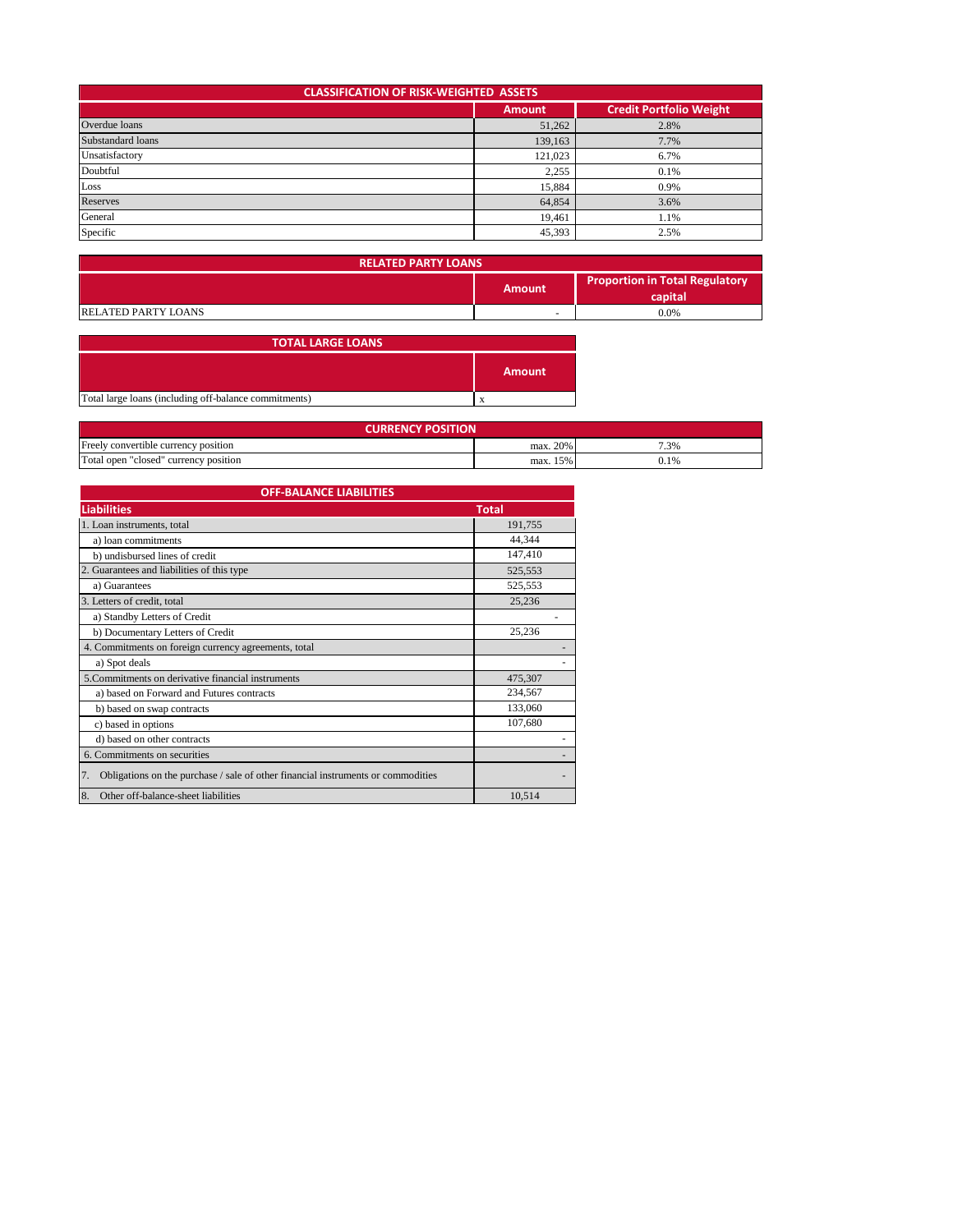## **All Information is as of 30 December 2019**

|                                                                  |           | (KAZN) |  |  |
|------------------------------------------------------------------|-----------|--------|--|--|
| <b>RISK-WEIGHTED ASSETS</b>                                      |           |        |  |  |
| Total risk-weighted assets<br>2,466,742                          |           |        |  |  |
|                                                                  |           |        |  |  |
| <b>LOANS, INCLUDING OVERDUE LOANS BY GEOGRAPHIC SEGMENTATION</b> |           |        |  |  |
| Overdue loans<br>Loans                                           |           |        |  |  |
| Baku                                                             | 1,711,758 | 10,188 |  |  |
| Ganja                                                            | 40,164    | 12,281 |  |  |
| Zaqatala                                                         | 47,111    | 13     |  |  |
| <b>TOTAL</b>                                                     | 1,799,033 | 22,482 |  |  |

| <b>LOANS, INCLUDING OVERDUE LOANS BY ECONOMIC SECTORS</b> |           |                          |  |  |
|-----------------------------------------------------------|-----------|--------------------------|--|--|
|                                                           | Loans     | Overdue loans            |  |  |
| Mining industry                                           | 70,178    |                          |  |  |
| Processing industry                                       | 135,485   | 2,392                    |  |  |
| Electricity and Gas Production                            | 147       | $\mathbf{0}$             |  |  |
| Other manufacturing                                       | 179,306   | 340                      |  |  |
| Agriculture                                               | 194,361   | 34,528                   |  |  |
| Construction                                              | 316,750   | 2,760                    |  |  |
| Transportion                                              | 27,613    | $\mathbf{0}$             |  |  |
| Information and Communication                             | 26,705    | $\mathbf{0}$             |  |  |
| Trade                                                     | 279,329   | 8,870                    |  |  |
| Other manufacturing and service                           | 358,767   | 796                      |  |  |
| <b>Central Government Authorities</b>                     | ۰         | $\overline{\phantom{a}}$ |  |  |
| Municipalities                                            | ۰         |                          |  |  |
| Public organizations                                      | 100       |                          |  |  |
| Individuals (Consumer and Mortgage)                       | 210,293   | 1,576                    |  |  |
| Other                                                     | ٠         |                          |  |  |
| <b>Total</b>                                              | 1,799,033 | 51,262                   |  |  |